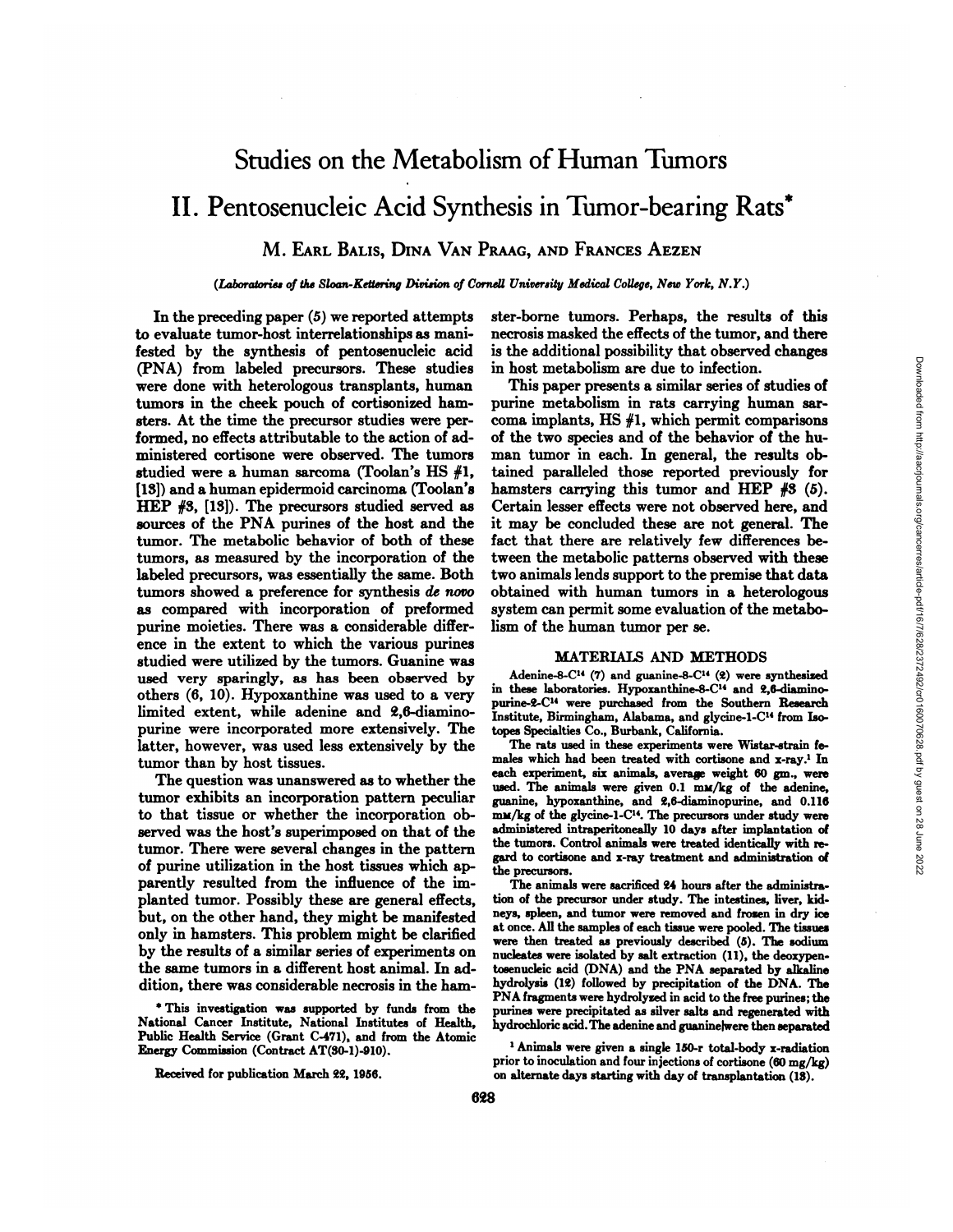**by paper chromatography, eluted from the paper, assayed** spectrophotometrically, and prepared for counting as infinite ly thin films on aluminum planchets (3). These planchets were assayed for radioactivity in an internal Geiger-Muller flow counter (Radiation Counter Laboratories, mark 12, model 1, helium-isobutane gas).

**The activities have been presented as relativespecific activi** ties (RSA) where:

$$
RSA = \frac{\text{counts/minute/} \text{w isolated compound}}{\text{counts/minute/} \text{w injected compound}} \times 100.
$$

**The activities of the individual planchets were determined to** within a standard error of 5 per cent, when the actual value of **the RSA was 0.3 or more. All other values were 10 per cent or** less, except for the glycine experiments, in which the errors were 5 per cent for RSA's of more than 0.03 (9).

Samples of the tissues from the animals studied were exam med histopathologically by Dr. Stephen Sternberg of this

given are for the nucleic acid guanine. The trace of activity in the adenine was too little to permit quantitation. The kidney incorporated diamino purine into its PNA guanine to a greater extent than did any of the other tissues. This was not found in the hamster under comparable condi tions. The tumor used less diaminopurine than it did adenine. The presence of the tumor has a slight effect on the use of diaminopurine for the synthesis of guanine in spleen but none on any other host tissue.

*Guanine.—The incorporation of guanine into* the PNA guanine of rat tissues is given in Table 3. The values are very low and consistent with pre viously published data (4). There has been an in

## TABLE 1

## INCORPORATION OF ADENINE-8-C<sup>14</sup> INTO RNA ADENINE (A) AND GUANINE (G)

|                   |            |      |       |      | RELATIVE SPECIFIC ACTIVITIES |     |        |      |       |       |
|-------------------|------------|------|-------|------|------------------------------|-----|--------|------|-------|-------|
|                   | Intestines |      | Liver |      | Kidney                       |     | Spleen |      | Tumor |       |
|                   |            |      |       |      |                              | G   |        |      |       |       |
| Control rat       | . 93       | . 14 | .79   | . 15 | . 69                         |     | .82    | .11  |       |       |
| Tumor-bearing rat | . 93       | . 14 | 1.07  | . 20 | 1.04                         | .36 | 1.01   | . 16 | . 69  | . 081 |

#### TABLE 2

#### INCORPORATION OF 2,6-DIAMINOPURINE INTO PNA GUANINE

|                   | RELATIVE SPECIFIC ACTIVITIES |       |        |        |       |  |  |  |  |
|-------------------|------------------------------|-------|--------|--------|-------|--|--|--|--|
|                   | Intestines                   | Liver | Kidney | Spleen | Tumor |  |  |  |  |
| Control rat       | . 46                         | .48   | .79    | . 68   |       |  |  |  |  |
| Tumor-bearing rat | . 43                         | . 46  | . 84   | . 48   | . 22  |  |  |  |  |

## TABLE 3

## INCORPORATION OF GUANINE-8-C<sup>14</sup> INTO PNA GUANINE

|                                                                                                                                                                                                                                | RELATIVE SPECIFIC ACTIVITIES |       |        |        |               |  |  |  |  |
|--------------------------------------------------------------------------------------------------------------------------------------------------------------------------------------------------------------------------------|------------------------------|-------|--------|--------|---------------|--|--|--|--|
|                                                                                                                                                                                                                                | Intestines                   | Liver | Kidney | Soleen | Tumor         |  |  |  |  |
| Control rat                                                                                                                                                                                                                    | .013                         | .017  | .007   | .018   |               |  |  |  |  |
| Tumor-bearing rat                                                                                                                                                                                                              | .024                         | .024  | .008   | .036   | $\leq .001$ * |  |  |  |  |
| Readers and a contract of the state of the final state of the most state of the state of the state of the state of the state of the state of the state of the state of the state of the state of the state of the state of the |                              |       |        |        |               |  |  |  |  |

1.6  $\mu$ M of the tumor guanine contained no counts above background. An RSA of 0.001 would **have resulted in S counts/minute above background.**

Institute, and no evidence of abnormality was observed.The tumors contained less than 10 per cent necrotic tissue.

## **RESULTS**

*Adenine.—The incorporation of adenine into* the PNA purines of the tissues of the host with and without a tumor is shown in Table 1. There is no very great difference between the tissues of the rat or between control and tumor-bearing animals as far as the synthesis of PNA adenine is concerned. The relative utilization of the administered ade nine as a guanine precursor varies and, in the kid ney, more guanine is formed from the adenine than in any other tissue. This same general trend was found in the hamster. The adenine is used by the tumor less extensively than by the tissues of the host.

*@2,6-Diaminopurine.—The utilization of 2,6* diaminopurine is shown in Table 2. The values crease in the incorporation of the administered compound into the host tissues of the tumor-bear ing animals as compared with the controls. The incorporation of the exogenously supplied guanine into the tumor PNA was negligible. No activity was detected in the samples counted, and, within the 0.05 confidence limit, this means an RSA value of 0.001.

*Hypoxanthine.—The incorporation of hypoxan* thine into the PNA purine is shown in Table 4. This purine serves as a precursor of both of the purines of the rat PNA but not to the same extent as was found with hamsters. It is used by the tu mor, but not extensively. It is interesting to note that, when there is a tumor present, the incorpora tion of exogenously supplied hypoxanthine is in creased in the liver, intestines, and spleen. This influence of tumor on host is reminiscent of that observed with tumor-bearing hamsters (5).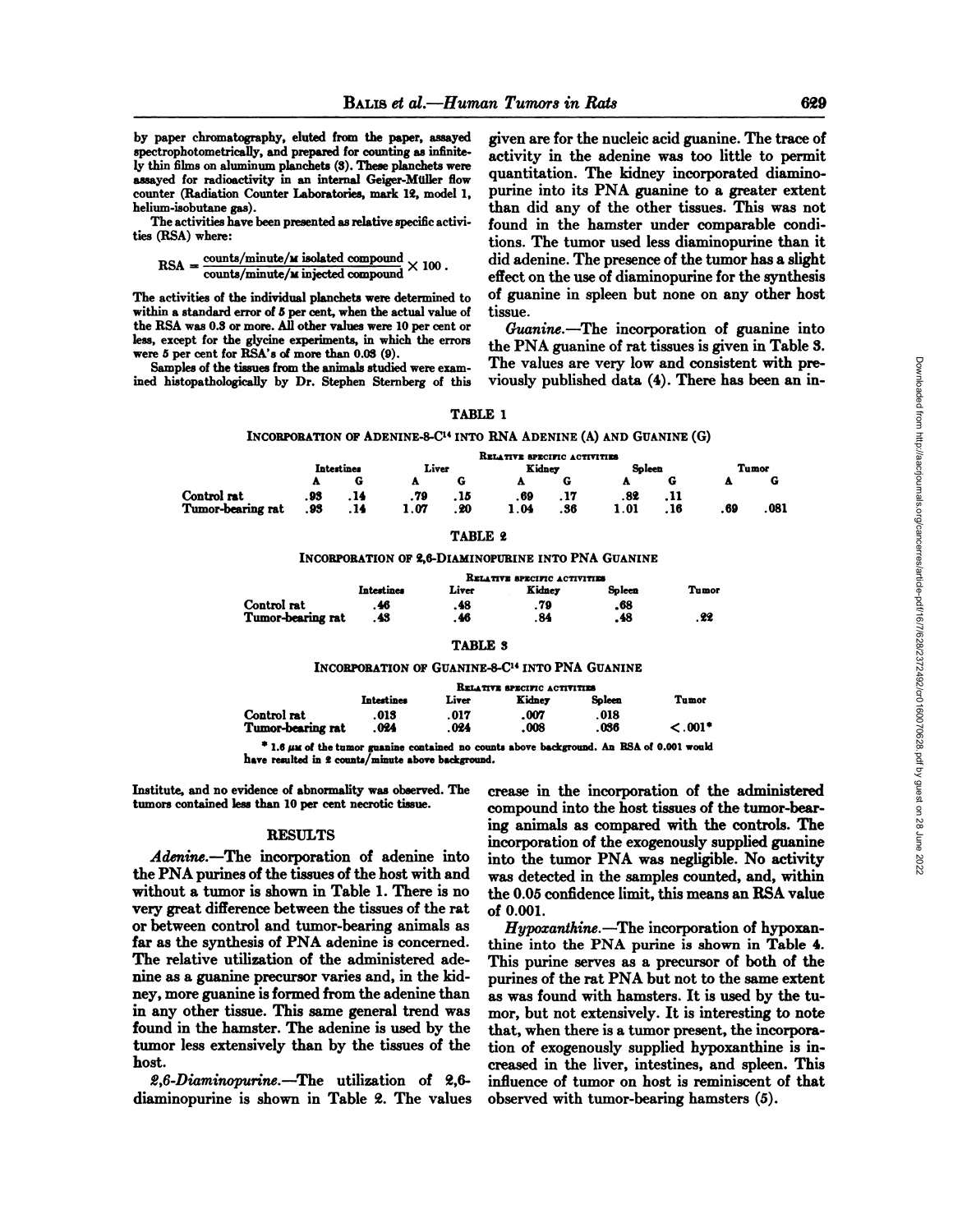*Glycine.—Thedetermination of the synthesis of* purines from glycine serves as a measure of the **synthesis de novo of these compounds. The RSA** values are proportional to the amount of synthesis *de novo, but not equal to it, since the administered* **glycine is diluted by endogenous pools.2 These** data (Table 5) show that the extent of synthesis de *novo of tumor PNA is quite high and comparable* to that of intestines. The PNA purines of the spleen are synthesized de novo to a considerable extent as is indicated by the large amount of incor poration of glycine. There is a striking increase in the amount of glycine incorporated into the PNA of every tissue measured except the intestines in the tumor-bearing animals relative to the controls. The same effect was noted with hamsters (5).

## . DISCUSSION

The incorporations of the various precursors into the different tissues of the rat and of the ham

mors, HS  $#1$  and HEP  $#3$  (5), and in mice with homologous tumors (4, 6). Although small, the consistency with which this difference is observed makes the effect appear significant. The influence of the tumor on the kidney was found with HS #1 in the hamster but not with the carcinoma. With the HS  $#1$  or HEP  $#3$  present there was an increased utilization of exogenous hypoxanthine for the synthesis of the PNA of liver and intestines. The same results were obtained with the tumor bearing rats. When glycine was administered to tumor-bearing animals, there was a general in crease in incorporation into the PNA compared with that observed with the control animals. This same observation was made in both the hamsters and the rats.

These studies have led, as have those with the hamster, to the demonstration that tumors can evidence an anabolic pattern for PNA which is dis tinguishable from that of the host's tissues. They

### TABLE 4

## **INCORPORATIONOFHYPOXANTHINE-8-C14INTOPNA ADENINE(A) AND GUANINE(G)**

|                   |            |       |       |       |        | RELATIVE SPECIFIC ACTIVITIES |        |      |       |      |
|-------------------|------------|-------|-------|-------|--------|------------------------------|--------|------|-------|------|
|                   | Intestines |       | Liver |       | Kidney |                              | Spleen |      | Tumor |      |
|                   |            |       | ×     |       |        |                              |        |      |       |      |
| Control rat       | 053        | . 041 | .046  | . 040 | .072   | . 042                        | .027   | .019 |       |      |
| Tumor-bearing rat | .090       | .050  | . 090 | 081   | .057   | .045                         | .039   | .030 | .032  | .027 |
|                   |            |       |       |       |        |                              |        |      |       |      |

## TABLE 5

## **THE SYNTHESISOFPNA ADENINE(A) AND GUANINE(G) FROMGLYcINE-1-C14**

|                   | RELATIVE SPECIFIC ACTIVITIES |      |                 |       |        |       |              |       |      |       |
|-------------------|------------------------------|------|-----------------|-------|--------|-------|--------------|-------|------|-------|
|                   | Intestines                   |      | Liver<br>Kidney |       | Soleen |       |              | Tumor |      |       |
|                   | $\mathbf{r}$                 | G    | 43.             |       |        | G     | $\mathbf{a}$ | G     | ≖    |       |
| Control rat       | .080                         | .077 | .0040           | .0041 | .0063  | .0038 | . 040        | . 033 |      |       |
| Tumor-bearing rat | . 081                        | .063 | .0099           | .0092 | .0111  | .0097 | . 061        | .062  | .057 | . 058 |

ster lend themselves to many and various com **parisons ; three deductions are most noteworthy:** First, species differences between the rat and the hamster which manifest themselves in the relative utilizations of various precursors and in differences **in the relative metabolic activities of different or** gans in the two animals. Second, there is evi dence that tumors affect the host's RNA metabo lism. Finally, tumors evidence a metabolic char acter that is maintained in different heterologous hosts.

Certain shifts in the host's metabolism that have been observed with the rat have also been reported with the hamster with HS  $#1$  and HEP  $#3$ and, therefore, appear to be true manifestations of **tumor-host interaction. The increased utilization** of adenine by the liver is one case in point. This **effect has been found in hamsters with both tu**

incorporate exogenously supplied guanine and hypoxanthine into the PNA to an extremely small extent, and, furthermore, they do not use any pre formed purine extensively. An outstanding characteristic of tumors is the preference for purines which have arisen by synthesis de novo. This also **appears to be a characteristic of other rapidly** growing tissues, e.g., the intestines. There is a re lated observation that neither tumors nor fetuses were able to utilize the purine catabolites of la beled hosts (8), despite the fact that in both cases considerable nucleic acid synthesis was occurring. **Too little is known concerning the metabolic** routes involved in the conversion of exogenous purines and small molecules into the purine entity **of PNA to permit a full evaluation of the pattern.** It is also impossible to say whether this depend ence on purines arising by synthesis de novo is a result of rapid or neoplastic growth or whether the greater growth is a consequence of a shifted bal **ance of alternate metabolic pathways. The ques** with that observed with the control animals. This case<br>of the control animals is more observation was made in both the hamsters<br>and the rats.<br>
These studies have led, as have those with the<br>
1 meast that the demonstration

<sup>&</sup>lt;sup>2</sup> Arnstein and Neuberger (1) have shown that the instantly available glycine pool in the rat (for hippuric acid synthesis) is 100 mg/kg. This means that at an absolute minimum the ance of alternate metabolic pathways. The ques-<br>glycine in these experiments was diluted almost twelvefold. tion of the extent to which tumor tissues adapt to glycine in these experiments was diluted almost twelvefold.